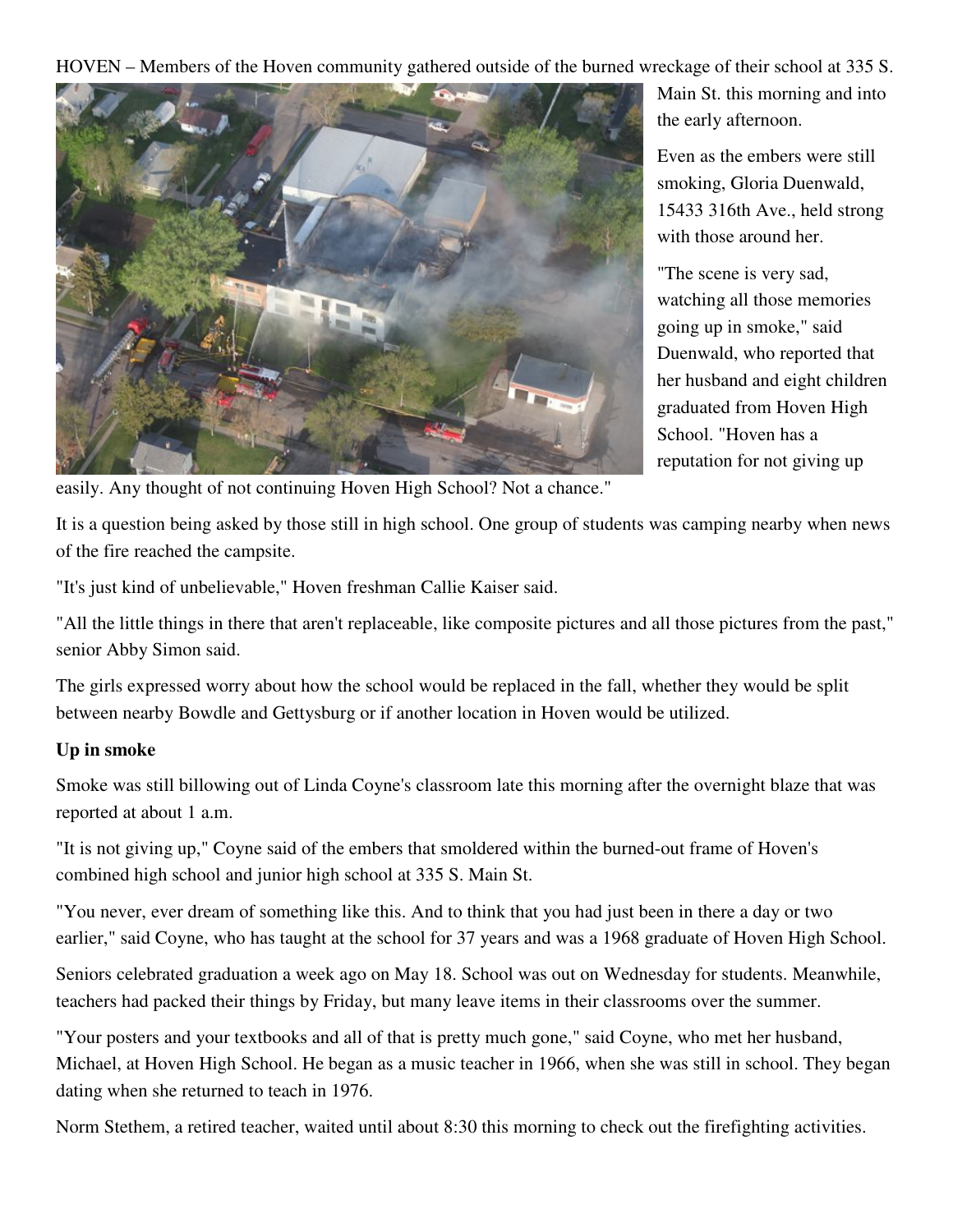"There was still plenty of activity," said Stethem, who taught at the school for more than 30 years. "They were watering down the roof. It looks pretty sad. All the windows are out. It is pretty much history."

Bob Keller, another Hoven school teacher, says he slept through the first five hours of efforts to battle a fire at the school on Main Street, although he lives five blocks away at 645 Day St. He even slept with his window open.

However, Keller joined many community members this morning to watch firefighters work.

"It is a mess. It looks ugly. There is still a lot of smoke out there. Everything of wood construction is gone," said Keller, pointing out that the loss of the school will be devastating to the small community.

Keller said he saw Hoven School District Superintendent Peggy Petersen sitting in the street with a group of teachers watching the firefighters. He reported multiple fire trucks had responded to the call, including Hoven, Gettysburg and Roscoe.

"It was a whole effort by the entire community," said Keller, of the many fire departments that battled the early morning blaze.

No other structure was endangered by the incident, Keller said.

Among those who had a history with the school building was Irene Arbach, of Rapid City, who visited her husband's grave today with her daughters, Kathy Klaemann and Susie Arbach Peters. Arbach graduated in 1942 – the second class to do so from the now-destroyed building.

"They had the pictures of everyone that graduated there," Arbach said.

One thing saved from the blaze: an old scoreboard from the school's gymnasium.

Arbach's daughter, Klaemann, graduated in 1970, and Peters graduated in 1976 from the school. The family had walked by the school at about 10 p.m. Saturday.

"It's kinda devastating," Klaemann said. "They had just consolidated sports-wise with Gettysburg."

"The first class was '41, and you turn it around and it's '14," Arbach said.

The fire is under investigation. Aberdeen news reporter Katherine Grandstrand is in Hoven and will bring updates throughout the day at AberdeenNews.com.

## See story at Aberdeennews.com

## **FIREFIGHTERS KEEP EYE OUT FOR HOTSPOTS**

Posted May 27, 2014 by Scott Waltman

Firefighters remained on the scene Monday afternoon at the combined junior and senior high school in Hoven after a fire that started early Sunday morning badly damaged the building.

Two firefighters are at the school at all times, said Hoven firefighter Rick Schaefer. He said crews are putting out hot spots that pop up, including one Monday in the location of the old school stage.